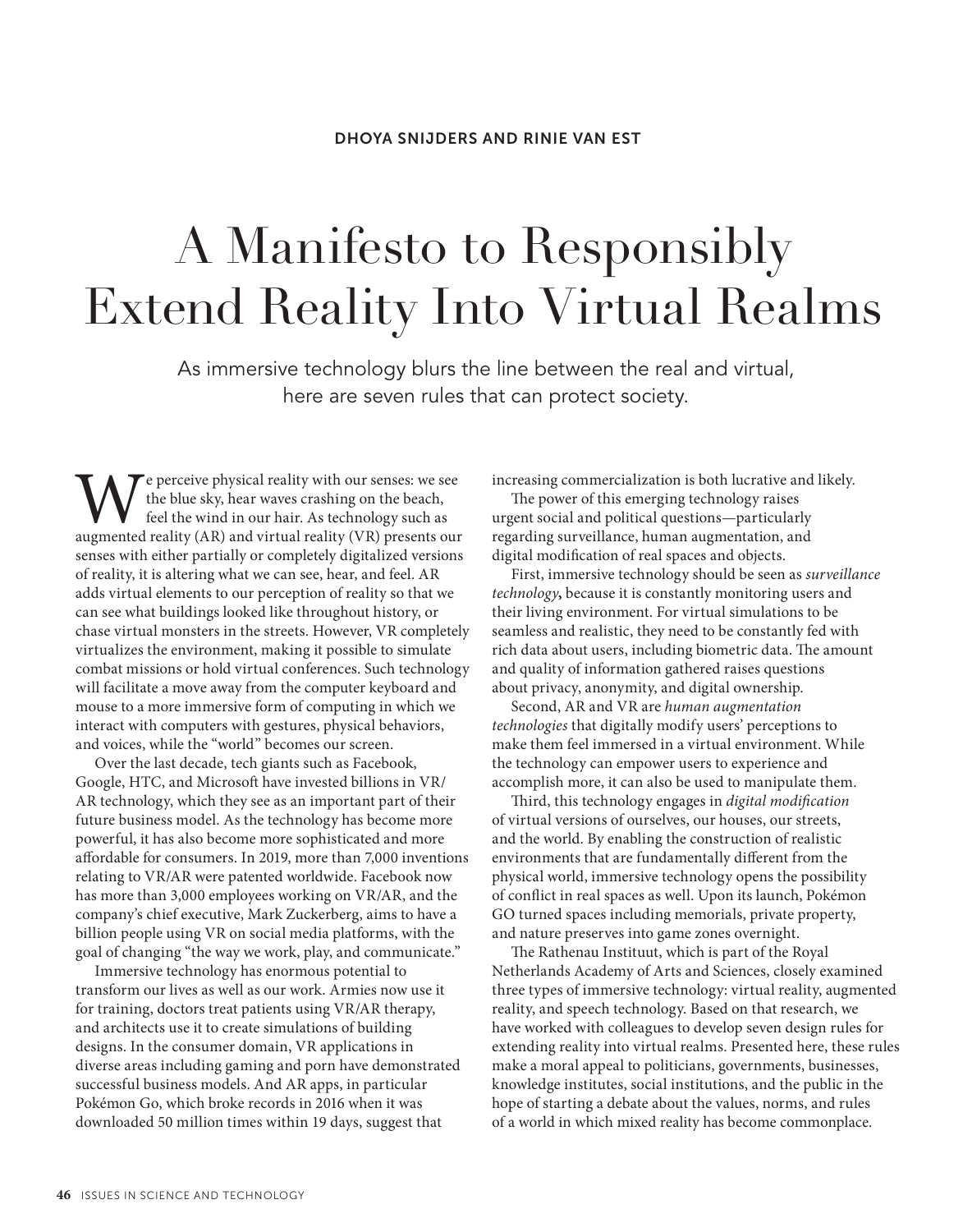

*Adaptation mechanisms in the animal kingdom III*, *Das Leben des Menschen* 5 (1931), 14. Art: Fritz Schüler. The scene is Berlin. A man drives a car in the Weimar urban landscape. Light waves transmit the image of the scene across the road through the retinal lens into the driver's eye. Kahn's science lessons often seem contrived, a pretext to show and evoke the transformative experience of modernity.

# **1. Guarantee privacy for VR/AR users and nonusers**

Advanced sensors used by VR/AR technology are becoming increasingly better at recognizing facial expressions, behaviors, patterns of movement, and voices, which can all be used to identify unique individuals, objects, and locations. This violates the privacy of users, of course, but also that of anyone else who enters the devices' field of vision. As headsets get smaller, AR glasses proliferate, and gestures replace joysticks, this datacollection process can be done over ever-larger distances and is increasingly surreptitious, so that surveillance is not always obvious to bystanders. Google Glass, for example, seems to be a fairly ordinary pair of eyeglasses, yet allows users to take photos by winking.

This technology is not only a problem in and of itself, but it is susceptible to function creep: datasets collected in videogames could be sold to security firms for other purposes than those users originally consented to.

It is our position that VR/AR technology should be permitted only if the privacy and the anonymity of users and nonusers can be guaranteed. Even though some American cities, such as San Francisco and Oakland, have banned facial recognition technology in public spaces, such regulations do not apply to all cities—and, importantly,

they are not backed by national legislation. Given the potential harm to society, banning the use of biometric applications in public space, temporary or otherwise, seems to be the most logical solution.

## **2. Create legal definitions for digital property**

Immersive technology raises new questions about ownership in both virtual and physical domains. New legal frameworks are needed to clarify who owns real and virtual properties. For example, AR applications can lead to violations of property rights or damage to private property when they entice people to specific locations, as happened in the Netherlands in 2016 when tens of thousands of Pokémon GO users flooded a neighborhood in The Hague, trespassing on private property, damaging landscaping, and disrupting public order. Furthermore, virtual property, such as a virtual version of one's house, car, or self, could be digitally modified or impaired online.

One possible solution might be found in Germany's approach, which allows people to opt their property out of appearing on Google Maps. The legal scholar William T. McClure has suggested a "do-not-locate registry" to indicate that property may not be used for AR applications, giving people the power to prevent property from being manipulated and abused by such applications.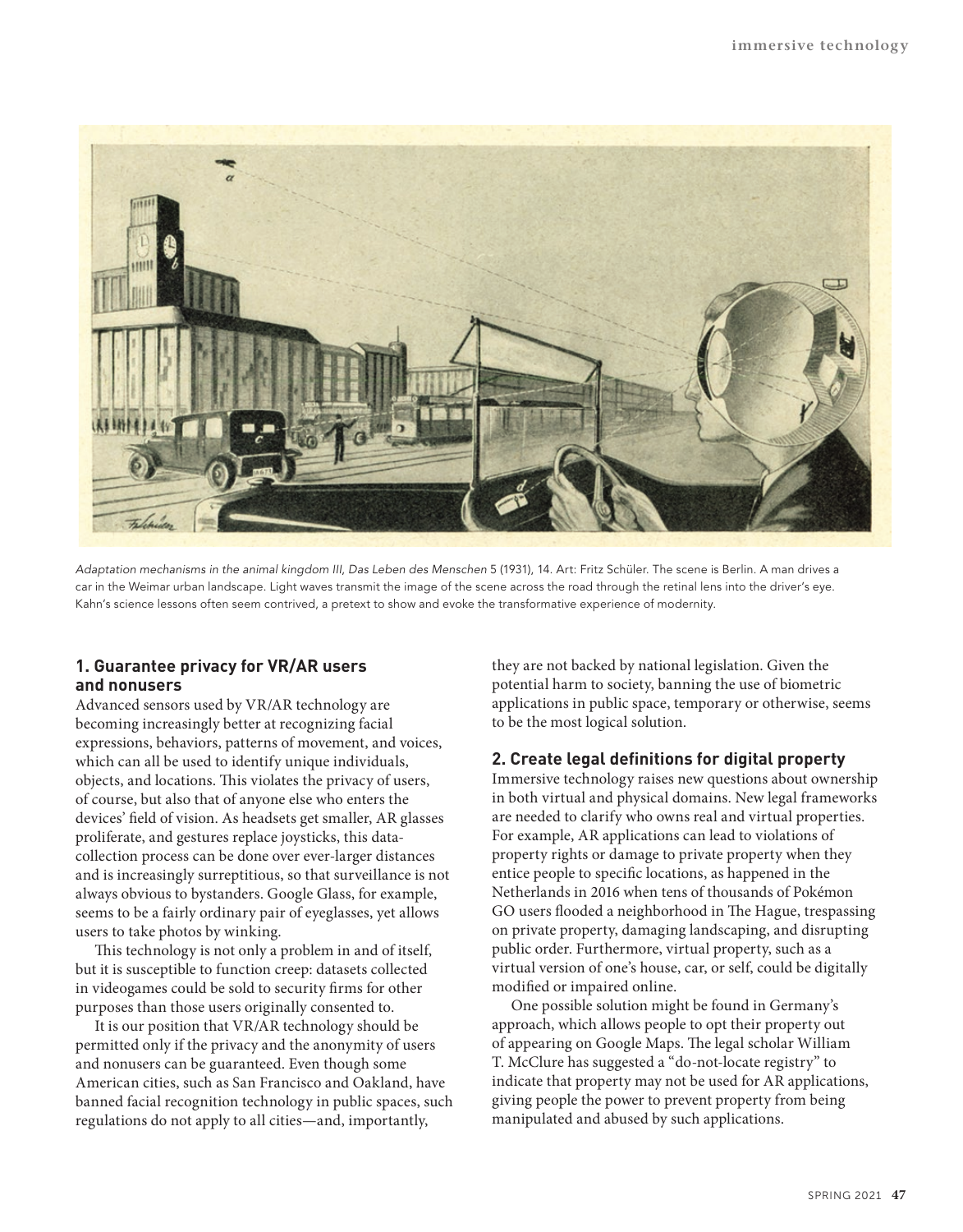**DER KREISLAUF DES SAUERSTOFFS.** Was geht in dir vor, während du dieses Bild beschaust? HIRN



The second essential category of ownership issues concerns virtual objects. Ownership of avatars, objects, personal data, and virtual goods needs better legal definition. Currently, it is not clear whether users have exclusive rights to their own behavioral and perception data. Google has been granted a patent for technology to monitor what the wearer of a Google Glass is looking at by tracking eye movements. Data such as this would be highly lucrative to companies that aim to profile and influence users. Explicit legal definitions of this type of data are needed immediately.

# **3. Protect the mental and physical health of users**

Immersive technology is known to improve human health by teaching people new skills, empowering them, and reducing the money and time required for them to learn things. However, VR/AR health care and therapy applications are still

*The Oxygen Cycle: What Goes on in You When You See This Picture*, Kahn, *Das Leben des Menschen* 3 (1926), foldout, pl. 11. Artist uncredited (Fritz Schüler or Otmar Trester?). National Library of Medicine. Kahn's illustrations, taken singly and cumulatively, are designed to have cognitive effects. The

effect is partly visualized in an illustration that addresses the reader. A cross-sectioned profile of a generic armless man diagrammatically shows how the human respiratory system uses oxygen to fuel the sensory apparatus and brain activity (thought) as he gazes at an anatomical wall chart of himself.

in early stages, and there is clear potential for such tools to be detrimental to users' physical and mental health.

The short- and long-term risks associated with immersive technology are unknown. Several researchers argue that experience-based technology can be highly addictive, and sometimes users stop being aware of their own physical safety. Already, 21 players of Pokémon GO have been killed in traffic accidents, according to the Pokémon GO Death Tracker.

Jakki O. Bailey and Jeremy N. Bailenson, communication researchers at Stanford University, have found that immersive technology can make it difficult for people—particularly children—to distinguish between virtual and real physical experiences. In their study, children had their VR avatars swim with orca whales; later, some children believed they were remembering an actual, real-world experience. Whether such experiences will lead older children and adults to believe they have had "real" experiences is unclear.

A related issue concerns filters, from apps such as Snapchat, that create idealized digital self-images from self-portraits. A study conducted by Susruthi Rajanala and colleagues at Boston University suggests that frequent use of AR filters sometimes leads to body dysmorphic disorder. Some people have undergone plastic surgery to re-create filtered images.

In light of the above, there is a need for more scientific research on the long-term effects of VR/AR. Because immersive technology poses potential physical, mental, and social risks, an important question is whether it should be seen as a biomedical technology, which would necessitate a more rigorous and considered approach to regulating and integrating it into society.

# **4. Protect users against manipulation**

Because they are capable of collecting intimate data on a person's personality, behavior, and preferences, VR and AR offer advertisers an opportunity to target people at a direct